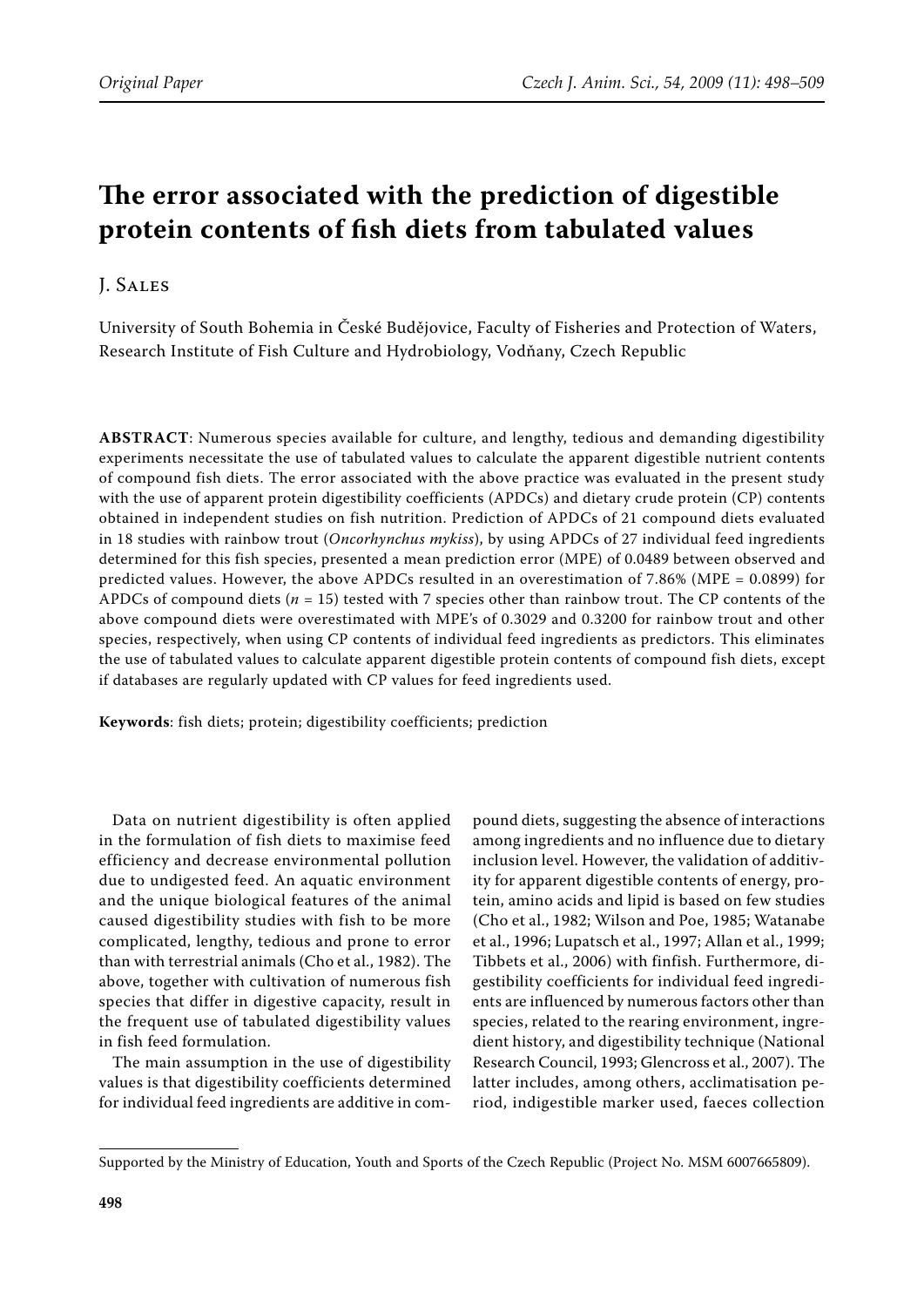method, leaching of nutrients from feed and faeces, assay diet, and equation to calculate the digestibility coefficient.

Digestibility coefficients (energy, protein, lipid, carbohydrates) for several feed ingredients evaluated with rainbow trout (*Oncorhynchus mykiss*) have been tabulated by the National Research Council (1981) from studies conducted before 1980. However, a majority of the above values were obtained from the study of Smith et al. (1980), who used an aquatic modification of metabolism chambers developed for terrestrial animals that allowed separate collection of gills, urine and faecal excretions. This method, which has been successful only with rainbow trout, is open to criticism. Fish are immobilised and force-fed, which might cause stress that hampers the effective utilisation of feed (National Research Council, 1993).

A study was conducted to evaluate the accuracy of the prediction of apparent protein digestibility of compound fish diets with the use of values obtained for individual feed ingredients in independent studies. Although amino acids, rather than total protein, should be the primary consideration of nutritionists in the formulating of fish diets (Sales, 2008), insufficient suitable values hampered an evaluation of amino acid digestibility values.

#### **Material and methods**

#### **Description of datasets**

Crude protein (CP) contents and apparent protein digestibility coefficients (APDCs) of feed ingredients commonly used in the formulation of diets for rainbow trout were collected from studies as presented in Tab1e 1.

In the above studies fish size ranged from 3.6 (Watanabe and Pongmaneerat, 1991) to 266 g (Glencross et al., 2005). All studies kept fish in fresh water, with water temperature varying from 12 (Watanabe and Pongmaneerat, 1991) to 22°C (Glencross et al., 2005). Two to five replicates were used in individual studies to determine digestibility. Four studies (Sugiura et al., 1998; Cheng and Hardy, 2002, 2003a,b) used yttrium oxide as indigestible marker, acid-insoluble ash was used in the study of Bureau et al. (1999), whereas all other studies utilized chromic oxide. Methods other than a settling column (Cho et al., 1982) to collect faeces were stripping (Cheng and Hardy, 2003a; Glencross

et al., 2005) and the St. Pee system (Gomes et al., 1995; Kaushik et al., 1995). The latter technique is based on the filtering of drainage water from fish tanks through metallic screens that separate faeces from water as they move linearly (Choubert et al., 1982). Except for the studies of Watanabe and Pongmaneerat (1991), Pongmaneerat and Watanabe (1993), and Yamamoto et al. (1997, 1998), which used single protein diets with direct calculation of APDCs, studies replaced 30% of a reference diet with the feed ingredient. In the latter the relative contribution of the nutrient from the reference diet and the test ingredient to the combined diet in calculation of digestibility, as described by Forster (1999), was applied by Sugiura et al. (1998), Bureau et al. (1999) and Glencross et al. (2005). Crude protein content was determined by Cheng and Hardy (2002, 2003a,b) and Glencross et al. (2005) according to the Dumas method (Ebeling, 1968), with the Kjeldahl technique (AOAC, 1990) used in other studies.

Eighteen studies (Cho et al., 1974, 1976; Pongmaneerat and Watanabe, 1992; Watanabe et al., 1993; Oliva-Teles et al., 1994; Akiyama et al., 1995; Bjerkeng et al., 1997; Refstie et al., 1997, 2000; Lanari et al., 1998; Barrias and Oliva-Teles, 2000; Green et al., 2002a,b; Sørensen et al., 2002; Yamamoto et al., 2002; Cheng et al., 2003; Romarheim et al., 2006; Barrows et al., 2007) were identified that tested diets, which contained combinations of similar ingredients like those presented in Table 1, for protein digestibility with rainbow trout. Ingredients were compared based on the type of processing, CP content, and geographical region where the study was conducted. Fish size in the above studies varied from 3 (Watanabe et al., 1993) to 500 g (Sørensen et al., 2002), and water temperature from 7 (Refstie et al., 2000) to 16.8°C (Yamamoto et al., 2002). In the study of Romarheim et al. (2006) fish were reared in sea water. Chromic oxide, yttrium oxide and ytterbium oxide were used as indigestible markers, faeces were collected by a settling column, the St. Pee system or stripping, and CP contents determined according to either the Dumas or Kjeldal method. In order to decrease bias in results, values were limited to one diet per study, except for the studies of Pongmaneerat and Watanabe (1992) (2 diets) and Oliva-Teles et al. (1994) (3 diets), where diets included different ingredients. Selection of diets per study was done according to the maximum number of ingredients included in diets, equal distribution of ingredients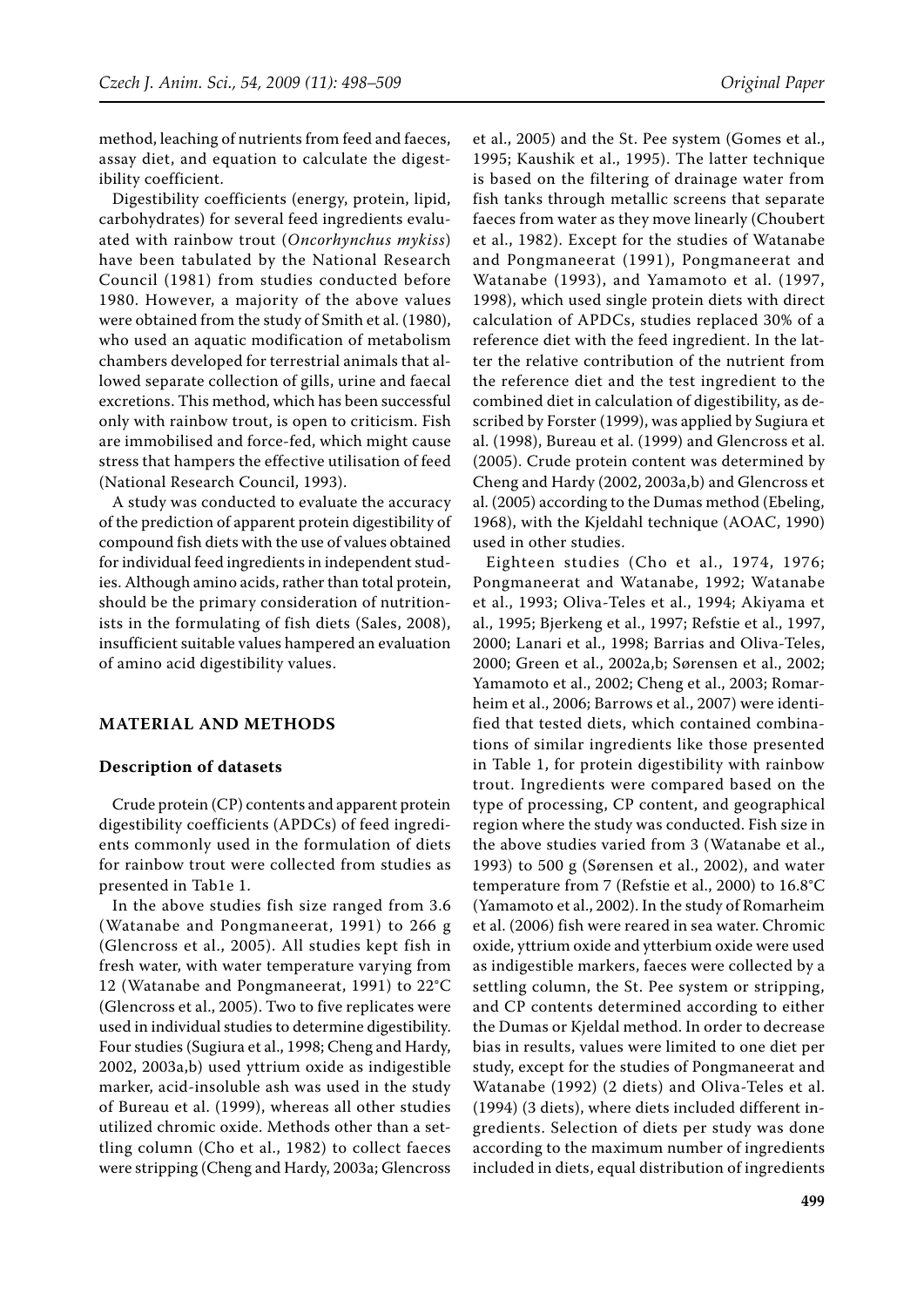| Ingredients                                                                      | International<br>feed number | Crude<br>protein<br>$(g/kg$ dry<br>matter) | Apparent pro-<br>tein digestibi-<br>lity coefficient<br>(%) | Reference                        |
|----------------------------------------------------------------------------------|------------------------------|--------------------------------------------|-------------------------------------------------------------|----------------------------------|
| Barley                                                                           | 4-00-549                     | 190.9                                      | 95.50                                                       | Cheng and Hardy (2002)           |
| Blood meal, whole blood,<br>spray-dried                                          |                              | 884.0                                      | 97.00                                                       | Bureau et al. (1999)             |
| Fishmeal, anchovy                                                                | 5-01-985                     | 737.0                                      | 93.70                                                       | Sugiura et al. (1998)            |
| Fishmeal, brown, included at<br>31% in a single protein diet                     |                              | 676.4                                      | 89.20                                                       | Watanabe and Pongmaneerat (1991) |
| Fishmeal, brown, included at<br>46% in a single protein diet                     |                              | 676.4                                      | 89.80                                                       | Watanabe and Pongmaneerat (1991) |
| Fishmeal, herring                                                                | $5 - 02 - 000$               | 736.0                                      | 94.60                                                       | Sugiura et al. (1998)            |
| Fishmeal, white, included at 15%<br>in a single protein diet                     |                              | 672.6                                      | 91.80                                                       | Watanabe and Pongmaneerat (1991) |
| Maize gluten                                                                     | 5-28-242                     | 723.0                                      | 97.30                                                       | Sugiura et al. (1998)            |
| Malt protein flour, included at<br>67% in a single protein diet                  |                              | 514.0                                      | 85.50                                                       | Yamamoto et al. (1997)           |
| Meat meal, included at 15% in a<br>single protein diet                           |                              | 796.5                                      | 89.70                                                       | Watanabe and Pongmaneerat (1991) |
| Meat and bone meal, included at<br>20% in a single protein diet                  |                              | 523.2                                      | 70.90                                                       | Watanabe and Pongmaneerat (1991) |
| Soybean meal, defatted, included<br>at 23% in a single protein diet              |                              | 461.6                                      | 91.20                                                       | Pongmaneerat and Watanabe (1993) |
| Soybean meal, defatted, included<br>at 44% in a single protein diet              |                              | 461.6                                      | 94.10                                                       | Pongmaneerat and Watanabe (1993) |
| Soybean meal, dehulled, defatted                                                 |                              | 480.0                                      | 92.80                                                       | Kaushik et al. (1995)            |
| Soybean meal, dehulled, solvent<br>extracted, 48% CP                             | 5-04-612                     | 532.0                                      | 90.10                                                       | Sugiura et al. (1998)            |
| Soybean meal, dehulled, solvent<br>extracted, heat treated                       |                              | 518.0                                      | 92.10                                                       | Glencross et al. (2005)          |
| Soybean meal, defatted, extruded,<br>included at 74% in a single protein<br>diet |                              | 472.0                                      | 96.90                                                       | Yamamoto et al. (1998)           |
| Soybean, full-fat, raw                                                           |                              | 449.1                                      | 88.00                                                       | Cheng and Hardy (2003a)          |
| Soybean, full-fat, extruded                                                      |                              | 444.1                                      | 97.20                                                       | Cheng and Hardy (2003a)          |
| Soybean, full-fat, toasted,<br>micronized                                        |                              | 383.0                                      | 96.30                                                       | Gomes et al. (1995)              |
| Wheat                                                                            | $4 - 05 - 268$               | 181.7                                      | 98.90                                                       | Cheng and Hardy (2002)           |
| Wheat, whole                                                                     |                              | 191.4                                      | 95.60                                                       | Cheng and Hardy (2003b)          |
| Wheat, whole, extruded                                                           |                              | 128.9                                      | 90.20                                                       | Cheng and Hardy (2003b)          |
| Wheat, toasted, micronized                                                       |                              | 139.0                                      | 81.80                                                       | Gomes et al. (1995)              |
| Wheat flour                                                                      | 4-05-199                     | 155.0                                      | 100.00                                                      | Sugiura et al. (1998)            |
| Wheat gluten                                                                     | 5-05-221                     | 850.0                                      | 100.00                                                      | Sugiura et al. (1998)            |
| Wheat middlings                                                                  | $4 - 05 - 205$               | 205.0                                      | 90.70                                                       | Sugiura et al. (1998)            |

# Table 1. Digestibility coefficients of individual feed ingredients for rainbow trout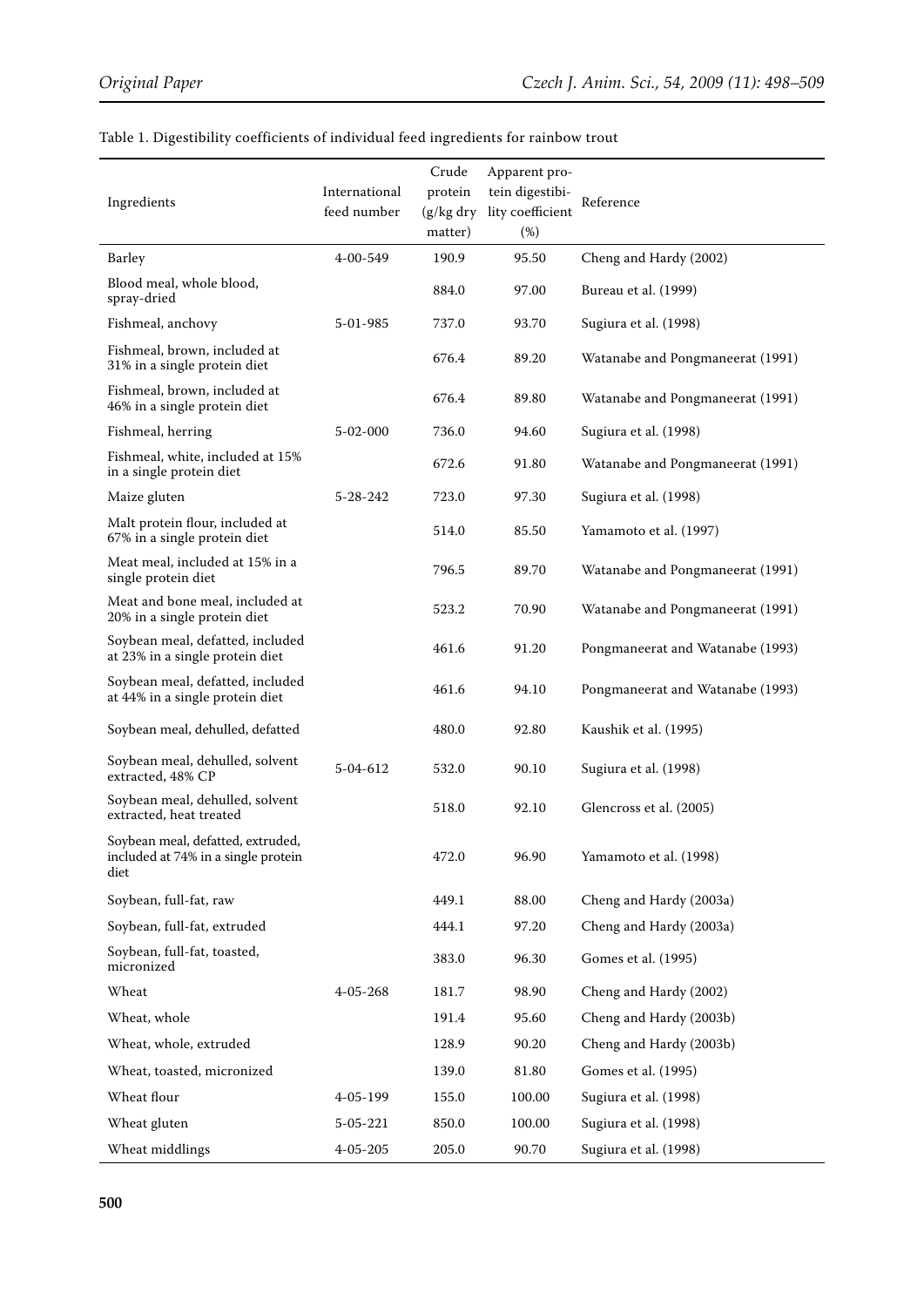within diets, and significance levels among APDCs obtained from diets within studies.

To evaluate the possible use of APDCs obtained with rainbow trout in other fish species, studies including similar feed ingredients like those presented in Table 1 in compound diets, and conducted with African catfish (*Clarias gariepinus*) (Ali and Jauncey, 2004), Atlantic cod (*Gadus morhua*) (Albrektsen et al., 2006; Toppe et al., 2006), Atlantic halibut (*Hippoglossus hippoglossus*) (Grisdale-Helland and Helland, 1998), Atlantic salmon (*Salmo salar*) (Aksness, 1995; Refstie et al., 1998, 1999, 2000, 2001; Storebakken et al., 1998; Bjerkeng et al., 1999), common carp (*Cyprinus carpio*) (Pongmaneerat et al., 1993), European sea bass (*Dicentrarchus labrax*) (Boujard et al., 2004; Kaushik et al., 2004) and Nile tilapia (*Oreochromis niloticus*) (Köprücü and Özdemir, 2005) were selected. Stripping was used in eight studies to collect faeces, whereas siphoning was used by Ali and Jauncey (2004) and dissection by Albrektsen et al. (2006). A mean value for the APDC was used in the study of Storebakken et al. (1998), who compared different faecal collection techniques (stripping, sieving, dissection), without any significant differences found among methods. Similarly like for rainbow trout, values were reduced to one diet per study. Limited values prevented the reduction of values to a maximum of two values per fish species and author, thus Atlantic salmon occurred in seven studies.

#### **Calculations and statistical analysis**

Predicted values for compound diets were calculated from relative proportions of feed ingredients multiplied by either APDCs (%) or CP contents (g/kg dry matter) of corresponding individual feed ingredients presented in Table 1. Despite the absence of information on moisture status of diets in some studies, values were converted to a dry matter basis if presented as wet weight.

Simple linear regression analysis to evaluate the relation between predicted (*y*) and observed (*x*) values was performed with the use of the software STATISTICA (data analysis software system, Version 7.1; StatSoft, Tulsa, OK, USA), as described by Sales (2008). With linear regression the coefficient of determination  $(R^2)$  illustrates how well the regression line represents the data, whereas the root mean square error (*RMSE*) indicates the magnitude of variation.

Mean square prediction error (MSPE) analysis, as described by Sales (2009), was included to identify the error of predicted relative to observed values (Theil, 1966):

$$
MSPE = \sum_{i=1}^{n} (O_i - P_i)^2/n
$$

where:

*n =* the number of experimental observations  $O_i$ ,  $P_i$  = the observed and predicted values, respectively

The mean prediction error (MPE) was calculated by presenting the root MSPE ( $\sqrt{\text{MSPE}}$ ), which can be expressed in the same units as the output, as a  $\frac{1}{2}$  fraction of the observed mean  $(\overline{O})$ :

$$
MPE = \frac{\sqrt{MSPE}}{O}
$$

The MSPE was divided into: (1) error in central tendency (ECT) or mean bias, (2) error due to regression (ER) or line bias, and (3) error due to disturbance (ED) or random bias:

$$
ECT = (\overline{X}_{P} - \overline{X}_{O})^{2}
$$
  
\n
$$
ER = (s_{P} - r \times s_{O})^{2}
$$
  
\n
$$
ED = ((1 - r^{2}) \times s_{O})^{2}
$$

where:

- $\overline{X}_{\rm p}, \overline{X}_{\rm O}$  = the mean predicted and observed values, respectively
- $s_p$ ,  $s_{\Omega}$  = the standard deviations of the predicted and observed values, respectively
- $r =$  the correlation coefficient between predicted and observed values

#### **Results and discussion**

#### **Apparent protein digestibility coefficients**

Feed ingredients are identified in National Research Council feed tables by a five-digit international feed number, preceded by a feed class number, with numbers assigned successively as new feed names are created. However, these numbers are seldom reported in studies on fish nutrition, especially in studies conducted in countries outside the United States of America, as illustrated in Table 1.

Considerable variations in both CP contents and APDCs are indicated in Table 1 for similar feed ingredients of different origin and subjected to differ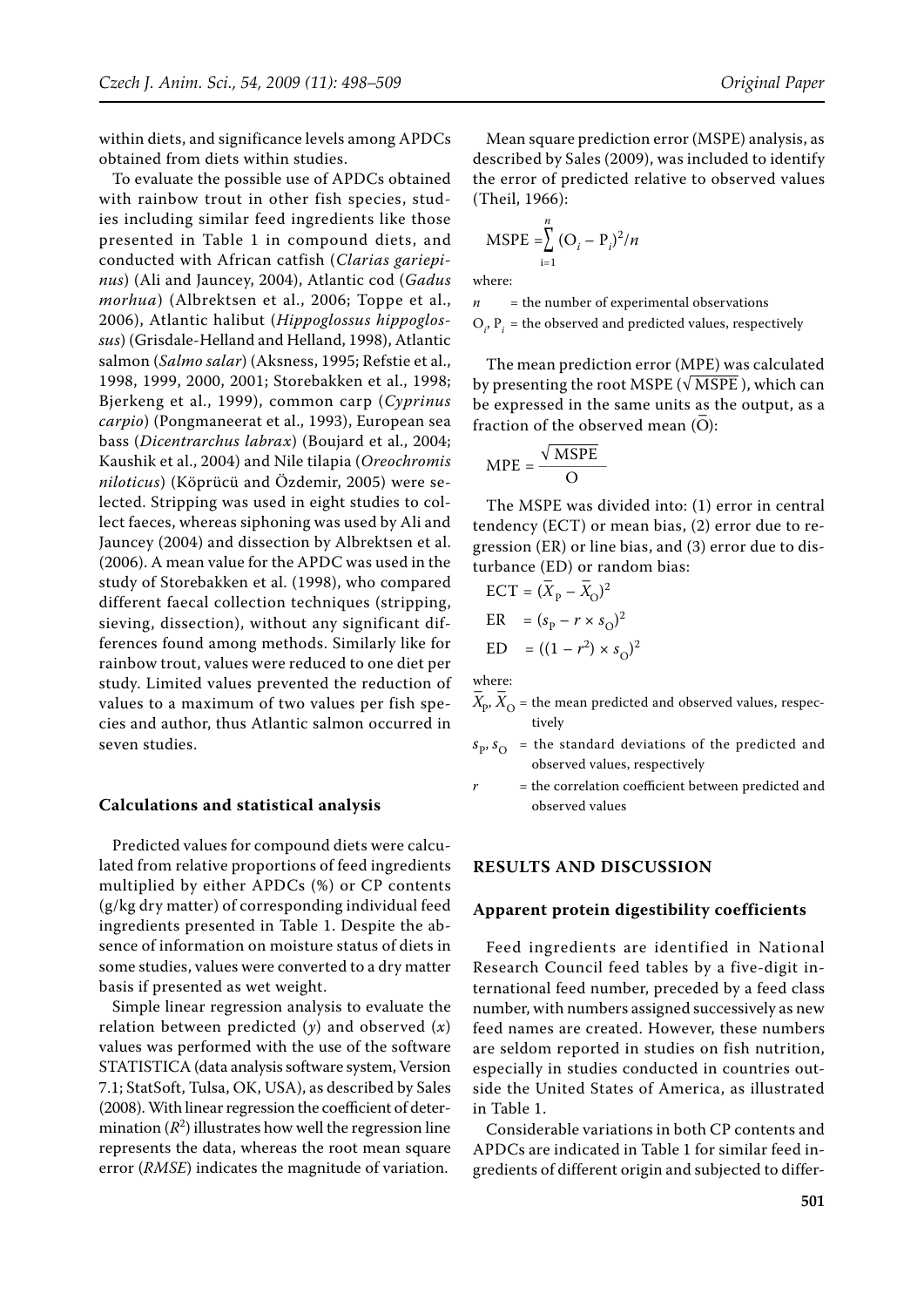ent processing methods, such as fishmeal, soybean meal and wheat. In fish- and soybean meals differences between the lowest and the highest CP contents were over 60 g/kg dry matter, whereas APDCs in soybean meals and wheat differed with around 7 percentage units. According to Sales (2008) the range of APDCs obtained in numerous studies with fish species varied from 56.00 to 99.00% for fishmeals, and 49.70 to 99.40% for soybean meals/ flours, indicating that feed ingredients selected in the present study were in the upper limits.

Values of 100% for apparent protein digestibility, as presented for wheat flour and wheat gluten (Table 1), are a common phenomenon in studies evaluating feed ingredient digestibility with fish species. Furthermore, the assumption that digestibility coefficients will be between 0 and 100% is often not true. This could be attributed to, among others, analytical errors for markers or nutrients, poor mixing of the marker, non-representative samples of diets or faeces, interaction (associative effects) among feed ingredients (Glencross et al., 2007), and differential leaching of some nutrients within ingredients that is not accommodated by equations used for calculation (Allan et al., 2000; Sales and Britz, 2002).

Table 1 demonstrated an increase in APDCs for brown fishmeal (Watanabe and Pongmaneerat, 1991) and defatted soybean meal (Pongmaneerat and Watanabe, 1993) with an increase in the inclusion level of the protein source. This is in accordance with the linear relationship between dietary CP and apparent digestible protein contents in fish diets presented by Sales (2008). The former authors related these differences to the possible influence of metabolic faecal nitrogen. Metabolic faecal nitrogen is more correlated with dry feed intake than dietary protein content, with the result that the proportion of metabolic faecal nitrogen in faeces from fish fed low protein diets will be higher than for fish fed high protein diets. Furthermore, protein quality improves and the content of carbohydrates decreases with an increased dietary protein content, resulting in an increase in protein digestibility (Austreng and Refstie, 1978). However, it should be emphasized that the above findings have been obtained for diets with a single ingredient as the only source of dietary protein.

Across individual feed ingredients (Table 1), grains (barley, wheat), characterised by a low CP content relatively to other feed ingredients, do not follow in general a decrease in the APDC when evaluated by the reference substitution method. Their low CP content would however result in little contribution to the apparent digestible protein content of a compound diet. Lower APDCs for rainbow trout have been found at lower inclusion levels of fishmeal (Aksness et al., 1996) and lupin varieties with a lower CP content (Glencross et al., 2003), when applying the reference diet substitution method. Similar differences have been detected (Allan and Booth, 2004) with canola meal substituted at either 30 or 50% in reference diets for Australian silver perch (*Bidyanus bidyanus*). However, Appleford and Anderson (1997) reported a non-significant decrease in APDCs of soybean meal for common carp with an increase (10 to 40%) in replacement level, attributed to the possible influence of protease inhibitors in soybean meal. Similarly, decreased APDCs at higher inclusion levels have been found with feather meal, field beans and field peas evaluated with rainbow trout (Pfeffer et al., 1995), and



Figure 1. Linear relationship between predicted and observed apparent protein digestibility coefficients evaluated with rainbow trout ( $n = 21$ , 18 studies) \*different ( $P < 0.05$ ) from 0 for intercept and 1 for slope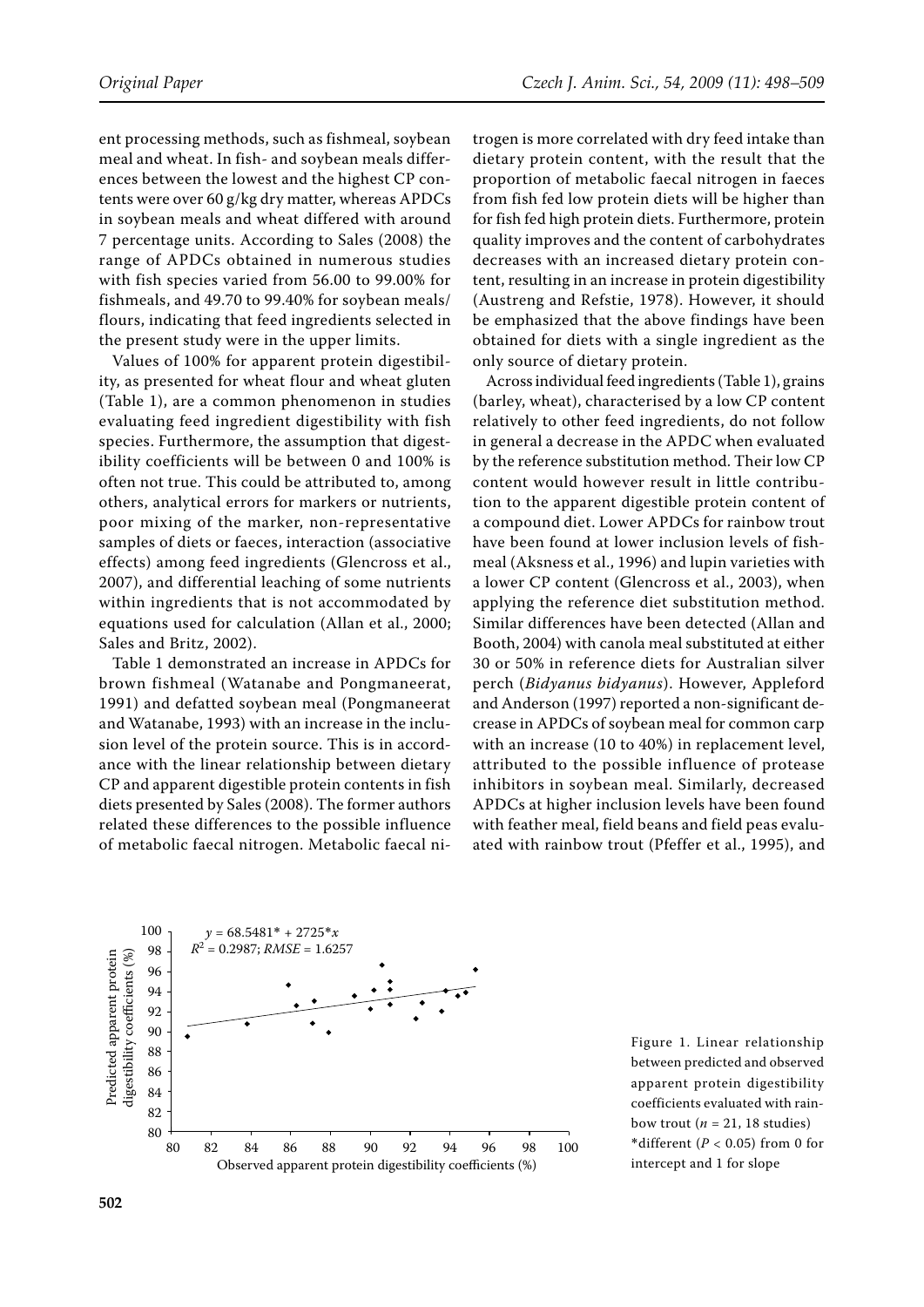leaf meal with blue tilapia (*Oreochromis aureus*) (De Silva et al., 1990). In contrast, Da Silva and Oliva-Teles (1998) found no statistical differences in APDCs of various feed ingredients (fishmeal, fish protein concentrate, soybean meal, blood meal, meat meal) included at either 15 or 30% in test diets when evaluated with European sea bass, whereas fishmeal (Kim et al., 2006) and soybean meal (Kim et al., 2007) included at levels of 10–40% in a refer ence diet presented similar results with haddock (*Melanogrammus aeglefinus*). In addition, the inclusion level had no influence on APDCs of raw and extruded soybean meal (Allan and Booth, 2004) and meat meal products evaluated with Australian silver perch (Stone et al., 2000), or meat and poul try meals for Australian snapper (*Pagrus auratus*) (Booth et al., 2005). It seems that in addition to feeding habits and digestive physiology of fish, di gestibility might also be influenced by the chemi cal composition of the reference diet and test feed ingredients (Kim et al., 2006).

## **Accuracy of predicted apparent protein digestibility values of diets for rainbow trout**

The linear relationship between observed and predicted APDCs of compound diets for rainbow trout is characterised by an intercept and slope that differed significantly from 0 and 1, respectively, and an  $R^2$ -value of less than 0.3000 (Figure 1).

However, with empirical validation there is no interest to predict a value from an observation, eliminating the main purpose of linear regression, and rendering the  $R^2$ -value meaningless. The fitted line is irrelevant to validation, and is simply the best summary of a straight line relationship among the samples of points provided by pairs of predic tions and observations. With a significant regression achieved with any cloud of points with a tendency to avoid two opposite corners, regression is not sensi tive enough to quantify the quality of the line, once past the conventional thresholds of *P* = 0.05, 0.01 or 0.001. Furthermore, a low scattering of points caused lower standard errors and higher computed values of the *t*-statistic used for the null hypothesis tests for the intercept and slope, resulting in values that are likely to be significant from 0 and 1, respec tively (Mitchell, 1997). A further contributing factor to the poor performance of linear regression in the present study could be the narrow ranges of ob -

|                                 | $\sqrt{MSTE}$       |            |                   |                           | Proportion of MSPE      |                          |
|---------------------------------|---------------------|------------|-------------------|---------------------------|-------------------------|--------------------------|
|                                 | $(g/kg$ dry matter) | <b>MPE</b> | Bias <sup>a</sup> | error in central tendency | error due to regression | error due to disturbance |
| Rainbow trout                   |                     |            |                   |                           |                         |                          |
| Digestibility coefficients (%)  | 4.3965              | 0.0489     | 3.1105            | 0.5005                    | 0.0016                  | 0.4978                   |
| Crude protein (g/kg dry matter) | 133.4583            | 0.3029     | 115.7102          | 0.7517                    | 0.1325                  | 0.1158                   |
| Other fish species              |                     |            |                   |                           |                         |                          |
| Digestibility coefficients (%)  | 7.8694              | 0.0899     | 6.6443            | 0.7129                    | 0.0097                  | 0.2775                   |
| Crude protein (g/kg dry matter) | 144.1430            | 0.3200     | 134.9719          | 0.8768                    | 0.0303                  | 0.0930                   |
|                                 |                     |            |                   |                           |                         |                          |

apredicted – observed $predicted - observed$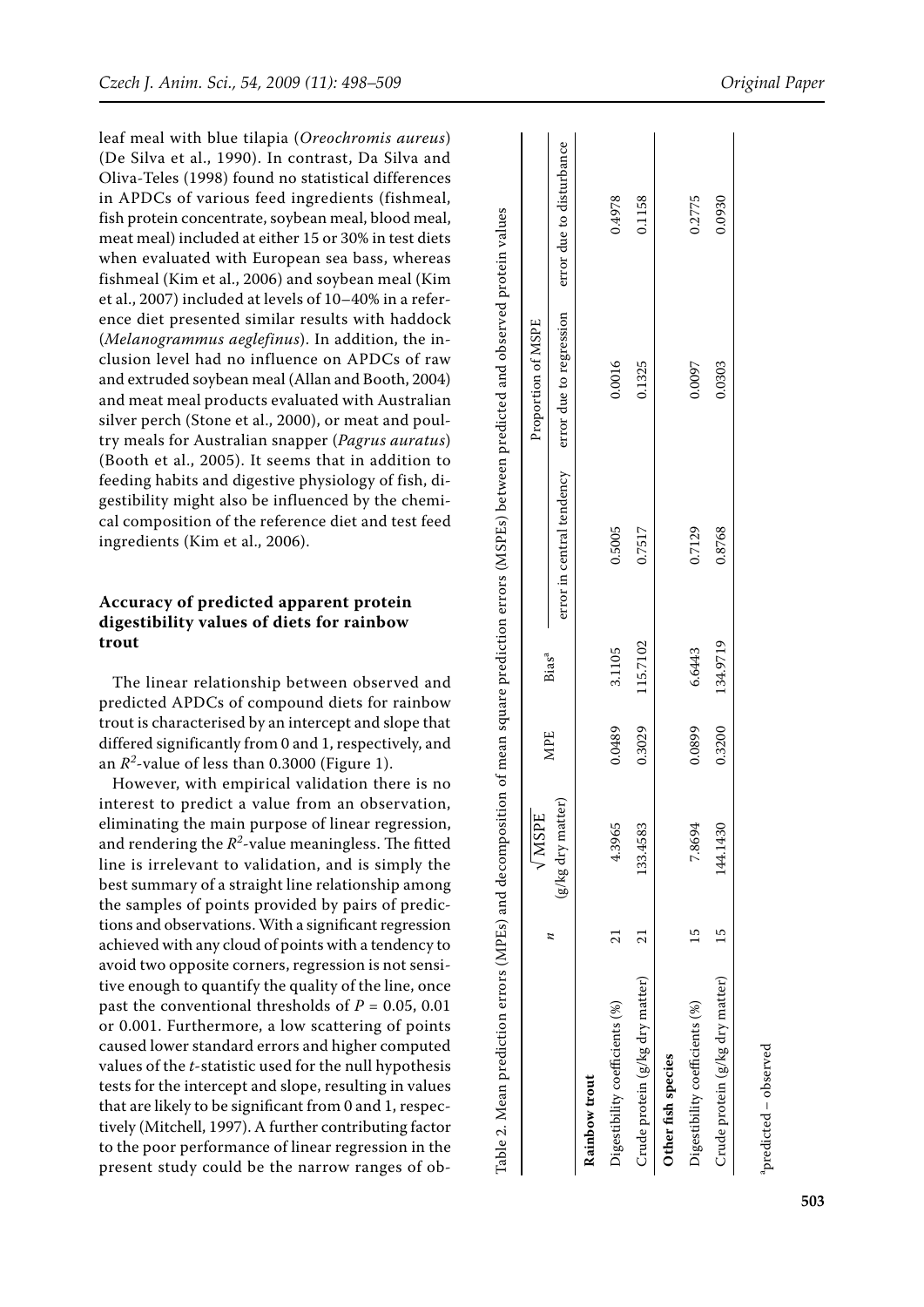

Figure 2. Linear relationship between predicted and observed crude protein content (g/kg dry matter) in compound diets for rainbow trout ( $n = 21$ , 18 studies)

\*different (*P* < 0.05) from 0 for intercept and 1 for slope

served values. Although the relationships between observed and predicted values are graphically represented in the text below, discussions are mainly restricted to results from MPE analysis.

In contrast to linear regression, deviations, calculated as prediction minus observation, give direct information on the failure of the model to simulate the system exactly (Mitchell, 1997). These deviations are incorporated in mean square prediction error analysis, which is frequently used in animal nutrition for the validation of models (see Sales, 2009). An MPE of 0.0489 indicated an overprediction of 4.40% of observed values when tabulated APDCs for individual feeds were used to calculate coefficients for compound diets (Table 2). The MSPE was caused by a consistent overestimation of observed values by predicted values (ECT), and a failure to predict the pattern of fluctuations across observed values (ED).

Speculation about the possibility of non-additivity among feed ingredients causing overestimations of observed values would be unjustified in the present study, considering the diverse origin of

feed ingredients. Non-additivity due to associative effects among dietary ingredients, a common phenomenon in terrestrial herbivore nutrition and also found with some aquatic species (see Sales and Britz, 2002), caused a higher or lower digestibility value in a mixture of ingredients than the mean digestibility of the individual feed ingredients composing the mixture. Furthermore, with 0.6000 arbitrarily set as an acceptable MPE, APDCs used for individual feed ingredients (Table 1) could be reduced by 7.52 percentage units, or increased by 1.37 percentages units (with values not exceeding 100% for the latter). This indicates a degree of insensitivity of APDCs to change, and could find application in practical feed formulation for compound fish diets.

However, the use of CP contents of individual feed ingredients (Table 1) to calculate the CP contents of compound diets (Figure 2) resulted in an MPE of over 0.3000 (Table 2), with most (>75%) of the MSPE attributed to a consistent overestimation of observed values (ECT). This eliminates the prediction of apparent digestible protein content (CP content × APDC) of compound diets from



Figure 3. Linear relationship between predicted and observed apparent protein digestibility coefficients evaluated with different fish species ( $n = 15$ , 7 species, 15 studies)

\*different ( $P < 0.05$ ) from 0 for intercept and 1 for slope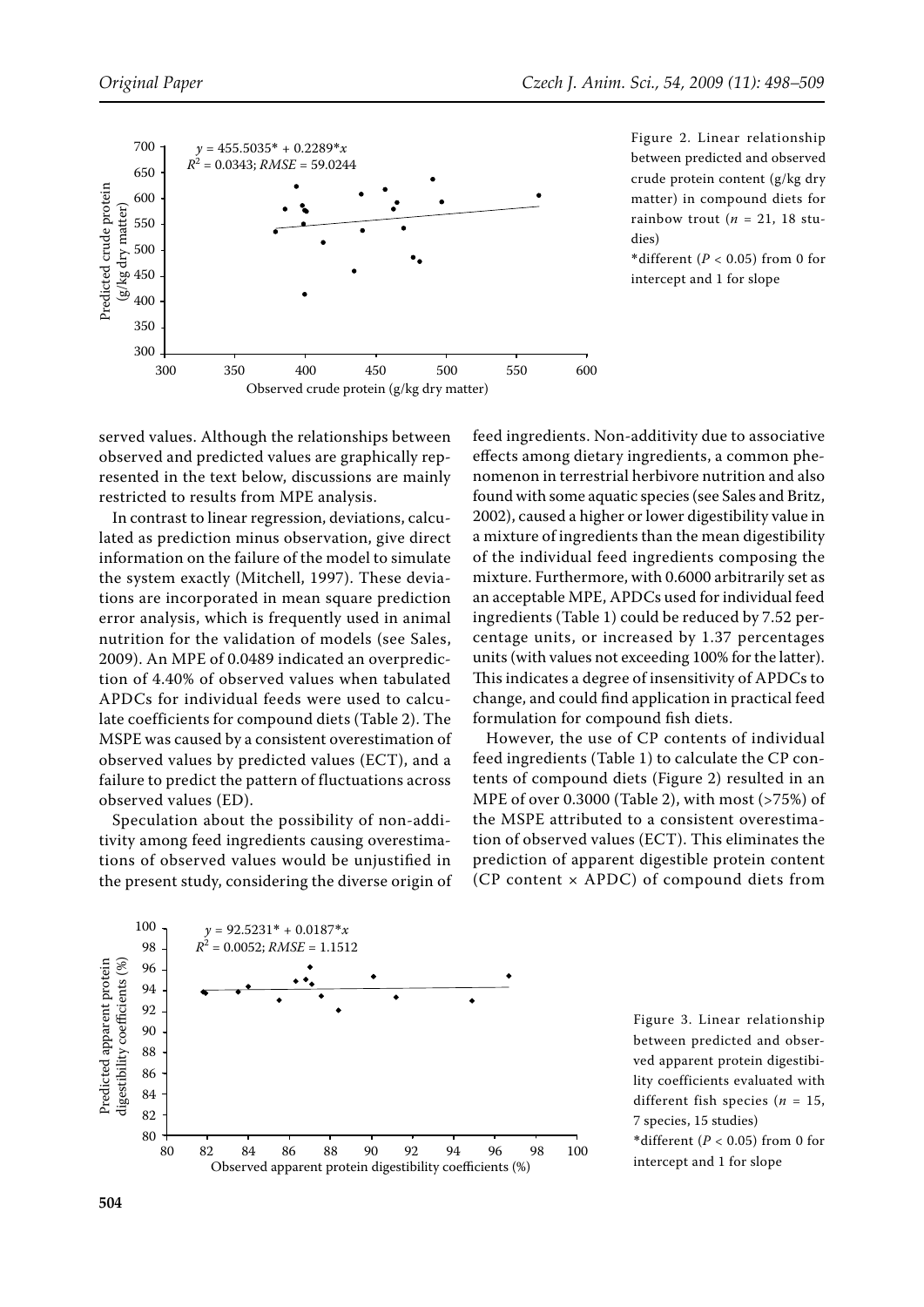

Figure 4. Linear relationship between predicted and observed crude protein content (g/kg dry matter) in compound diets for different fish species (*n* = 15, 7 species, 15 studies) \*different  $(P < 0.05)$  from 0 for intercept and 1 for slope

tabulated values. An MPE of 0.3404 and overprediction of 135.1942 g/kg dry matter was obtained for this measurement with current results. Sales (2008) presented a linear regression equation  $(y = -10.0731 + 0.8942x)$  to predict apparent digestible protein (*y*; g/kg dry matter) from CP contents (*x*; g/kg dry matter) for individual feed ingredients across a wide range of fish species, feed ingredients, feed types, nutrient levels, life stages and rearing conditions. This equation facilitates different digestibilities at variable CP contents, and takes endogenous losses into account. However, due to the use of several studies included in the present study in the computing of this equation (Sales, 2008), it could not be evaluated in the current study.

### **Accuracy of predicted apparent protein digestibility values of diets for other fish species**

The use of APDCs for individual feed ingredients established with rainbow trout (Table 1) to predict APDCs of compound diets for other fish species (Figure 3) resulted in an MPE of almost 0.0900 (Table 2). This put a restriction on the safe use of APDCs established with a specific fish species in other species.

Predicted CP contents (Table 2) presented a similar MPE, with a higher overestimation  $(\sqrt{MSPE})$ than found with rainbow trout above. Although the fish factor (APDCs) was not taken into consideration in this calculation and the results were expected to be similar, differences, both in linear regression equations (Figures 3 and 4) and MPE analysis (Table 2), showed that differences existed among similar feed ingredients between the two datasets.

#### **Conclusions**

This study presents evidence that, based on prediction error analysis between predicted and observed values, the APDC of a compound fish diet can be predicted with a high degree of accuracy from APDCs determined for individual feed ingredients in independent studies. Furthermore, a certain degree of flexibility of the latter gave an acceptable level of accuracy. However, it seemed that the above procedure was to some extent specific for fish species, and generalisation across species would not be recommended. Furthermore, it should be accentuated that only high quality, commonly used feed ingredients were included in the present study. A lack of suitable values, mainly caused by an incomplete description of products in studies, eliminated the evaluation of non-conventional feed ingredients that might present low digestibility values.

Contrary to APDCs, the use of corresponding CP contents of feed ingredients to calculate the CP content of compound diets gave erroneous results, and prevented the prediction of apparent digestible protein contents from tabulated values. This accentuates the well-known variability in CP content of similar feed ingredients, influenced by numerous factors, such as geographical origin and processing. Regular evaluation of the chemical composition of feed ingredients included in feed composition tables is of utmost importance. Furthermore, this cannot be restricted to feed ingredients specific to a certain region, seen the regular distribution of feed ingredients worldwide. Although this might be a logical fact, it is often ignored by feed formulators. The present study contributes by quantifying the error associated with not taking the above into account.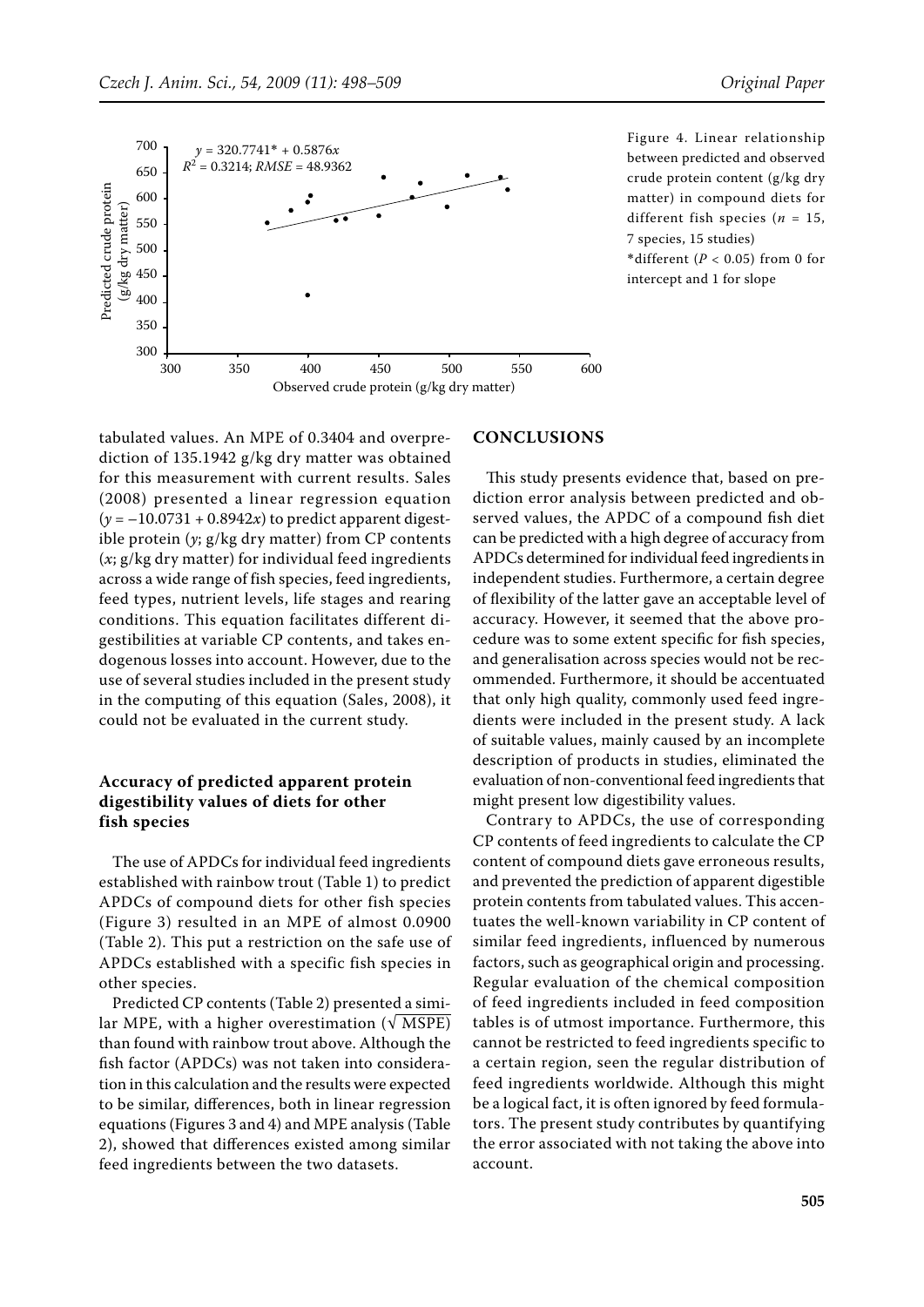# **References**

Akiyama T., Unuma T., Yamamoto T., Marcouli P., Kishi S. (1995): Combinational use of malt protein flour and soybean meal as alternative protein sources of fish meal in fingerling rainbow trout diets. Fisheries Science, 61, 828–832.

Aksnes A. (1995): Growth, feed efficiency and slaughter quality of salmon, *Salmo salar* L., given feed with different ratios of carbohydrate and protein. Aquaculture Nutrition, 1, 241–248.

Aksnes A., Hjertnes T., Opstvedt J. (1996): Comparison of two assay methods for determination of nutrient and energy digestibility in fish. Aquaculture, 140, 343–359.

Albrektsen S., Mundheim H., Aksnes A. (2006): Growth, feed efficiency, digestibility and nutrient distribution in Atlantic cod (*Gadus morhua*) fed two different fish meal qualities at three dietary levels of vegetable protein sources. Aquaculture, 261, 626–640.

Ali M.Z., Jauncey K. (2004): Optimal dietary carbohydrate to lipid ratio in African catfish *Clarias gariepinus* (Burchell, 1822). Aquaculture International, 12, 169–180.

Allan G.L., Booth M.A. (2004): Effects of extrusion processing on digestibility of peas, lupins, canola meal and soybean meal in silver perch, *Bidyanus bidyanus* (Mitchell) diets. Aquaculture Research, 35, 981–991.

Allan G.L., Rowland S.J., Parkinson S., Stone D.A.J., Jantrarotai W. (1999): Nutrient digestibility for juvenile silver perch *Bidyanus bidyanus*: development of methods. Aquaculture, 170, 131–145.

Allan G.L., Parkinson S., Booth M.A., Stone D.A.J., Rowland S.J., Frances J., Warner-Smith R. (2000): Replacement of fish meal in diets for Australian silver perch, *Bidyanus bidyanus*: I. Digestibility of alternative ingredients. Aquaculture, 186, 293–310.

AOAC (1990): Official Methods of Analysis. 15<sup>th</sup> ed. Association of Official Analytical Chemists. Arlington, USA, 1230 pp.

Appleford P., Anderson T.A. (1997): Effect of inclusion level and time on apparent digestibility of solvent-extracted soybean meal for common carp (*Cyprinus carpio*, Cyprinidae). Asian Fisheries Science, 10, 65–74.

Austreng E., Refstie T. (1978): Effect of varying dietary protein level in different families of rainbow trout. Aquaculture, 18, 145–156.

Barrias C., Oliva-Teles A. (2000): The use of locally produced fish meal and other dietary manipulations in practical diets for rainbow trout *Oncorhynchus mykiss*  (Walbaum). Aquaculture Research, 31, 213–218.

Barrows F.T., Gaylord T.G., Stone D.A.J., Smith C.E. (2007): Effect of protein source and nutrient density on growth efficiency, histology and plasma amino acid concentration of rainbow trout (*Oncorhynchus mykiss* Walbaum). Aquaculture Research, 38, 1747–1758.

Bjerkeng B., Følling M., Lagocki S., Storebakken T., Olli J.J., Alsted N. (1997): Bioavailability of all-*E*-astaxanthin and *Z*-isomers of astaxanthin in rainbow trout (*Oncorhynchus mykiss*). Aquaculture, 157, 63–82.

Bjerkeng B., Storebakken T., Wathne E. (1999): Cholesterol and short-chain fatty acids in diets for Atlantic salmon *Salmo salar* (L.): effects on growth, organ indices, macronutrient digestibility, and fatty acid composition. Aquaculture Nutrition, 5, 181–191.

Booth M.A., Allan G.L., Anderson A.J. (2005): Investigation of the nutritional requirements of Australian snapper *Pagrus auratus* (Bloch and Schneider, 1801): apparent digestibility of protein and energy sources. Aquaculture Research, 36, 378–390.

Boujard T., Gélineau A., Covès D., Corraze G., Dutto G., Gasset E., Kaushik S. (2004): Regulation of feed intake, growth, nutrient and energy utilisation in European sea bass (*Dicentrarchus labrax*) fed high fat diets. Aquaculture, 231, 529–545.

Bureau D.P., Harris A.M., Cho C.Y. (1999): Apparent digestibility of rendered animal protein ingredients for rainbow trout (*Oncorhynchus mykiss*). Aquaculture, 180, 345–358.

Cheng Z.J., Hardy R.W. (2002): Effect of microbial phytase on apparent nutrient digestibility of barley, canola meal, wheat and wheat middlings, measured *in vivo* using rainbow trout (*Oncorhynchus mykiss*). Aquaculture Nutrition, 8, 271–277.

Cheng Z.J., Hardy R.W. (2003a): Effects of extrusion and expelling processing, and microbial phytase supplementation on apparent digestibility coefficients of nutrients in full-fat soybeans for rainbow trout (*Oncorhynchus mykiss*). Aquaculture, 218, 501–514.

Cheng Z.J., Hardy R.W. (2003b): Effect of extrusion processing of feed ingredients on apparent digestibility coefficients of nutrients for rainbow trout (*Oncorhynchus mykiss*). Aquaculture Nutrition, 9, 77–83.

Cheng Z.J., Hardy R.W., Usry J.L. (2003): Effects of lysine supplementation in plant protein-based diets on the performance of rainbow trout (*Oncorhynchus mykiss*) and apparent digestibility coefficients of nutrients. Aquaculture, 215, 255–265.

Cho C.Y., Bayley H.S., Slinger S.J. (1974): Partial replacement of herring meal with soybean meal and other changes in diets for rainbow trout (*Salmo gairdneri*). Journal of the Fisheries Research Board of Canada, 31, 1523–1528.

Cho C.Y., Bayley H.S., Slinger S.J. (1976): Influence of level and type of dietary protein, and level of feeding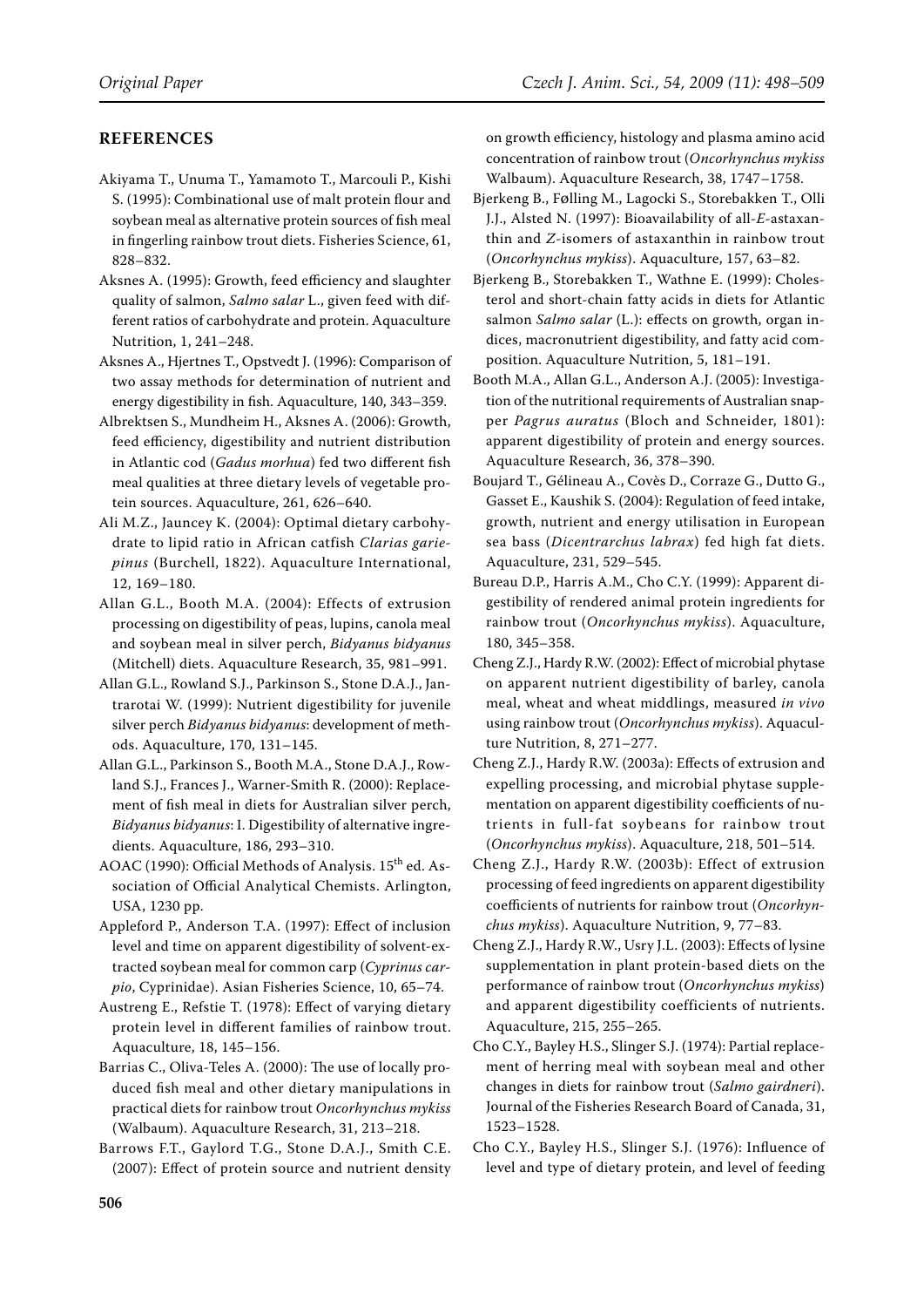on feed utilization by rainbow trout. Journal of Nutrition, 106, 1547–1556.

- Cho C.Y., Slinger S.J., Bayley H.S. (1982): Bioenergetics of salmonid fishes: energy intake, expenditure and productivity. Comparative Biochemistry and Physiology, 73B, 25–41.
- Choubert G., de la Noüe J., Luquet P. (1982): Digestibility in fish: improved device for the automatic collection of faeces. Aquaculture, 29, 185–189.
- Da Silva J.G, Oliva-Teles A. (1998): Apparent digestibility coefficients of feedstuffs in seabass (*Dicentrarchus labrax*) juveniles. Aquatic Living Resources, 11, 187–191.
- De Silva S.S., Shim K.F., Ong A.K. (1990): An evaluation of the method used in digestibility estimations of a dietary ingredient and comparisons on external and internal markers, and time of faeces collection in digestibility studies in the fish *Oreochromis aureus*  (Steinachner). Reproduction, Nutrition, Development, 30, 215–226.
- Ebeling M.E. (1968): The Dumas method for nitrogen in feeds. Journal of the Association of Official Analytical Chemists, 51, 766–770.
- Forster I. (1999): A note on the method of calculating digestibility coefficients of nutrients provided by single ingredients to feeds of aquatic animals. Aquaculture Nutrition, 5, 143–145.
- Glencross B., Curnow J., Hawkins W. (2003): Evaluation of the variability in chemical composition and digestibility of different lupin (*Lupinus angustifolis*) kernel meals when fed to rainbow trout, (*Oncorhynchus mykiss*). Animal Feed Science and Technology, 107, 117–128.
- Glencross B.D., Evans D.R., Dods K., McCafferty P., Hawkins W.E., Maas R., Sipsas S. (2005): Evaluation of the digestible value of lupin and soybean protein concentrates and isolates when fed to rainbow trout (*Oncorhynchus mykiss*), using either stripping or settlement faecal collection methods. Aquaculture, 245, 211–220.
- Glencross B.D., Booth M., Allan G.L. (2007): A feed is only as good as its ingredients – a review of ingredient evaluation strategies for aquaculture feeds. Aquaculture Nutrition, 13, 17–34.
- Gomes E.F., Rema P., Kaushik S.J. (1995): Replacement of fish meal by plant proteins in the diet of rainbow trout (*Oncorhynchus mykiss*): digestibility and growth performance. Aquaculture, 130, 177–186.
- Green J.A., Hardy R.W., Brannon E.L. (2002a): Effects of dietary phosphorus and lipid levels on utilization and excretion of phosphorus and nitrogen by rainbow trout (*Oncorhynchus mykiss*). 1. Laboratory-scale study. Aquaculture Nutrition, 8, 279–290.
- Green J.A., Brannon E.L., Hardy R.W. (2002b): Effects of dietary phosphorus and lipid levels on utilization and excretion of phosphorus and nitrogen by rainbow trout (*Oncorhynchus mykiss*). 2. Production-scale study. Aquaculture Nutrition, 8, 291–298.
- Grisdale-Helland B., Helland S.J. (1998): Macronutrient utilization by Atlantic halibut (*Hippoglossus hippoglossus*): diet digestibility and growth of 1 kg fish. Aquaculture, 166, 57–65.
- Kaushik S.J., Cravedi J.P., Lalles J. P., Sumpter J., Fauconneau B., Laroche M. (1995): Partial or total replacement of fish meal by soybean protein on growth, protein utilization, potential estrogenic or antigenic effects, cholesterolemia and flesh quality in rainbow trout, *Oncorhynchus mykiss*. Aquaculture, 133, 257–274.
- Kaushik S.J., Covès D., Dutto G., Blanc D. (2004): Almost total replacement of fish meal by plant protein sources in the diet of a marine teleost, the European seabass, *Dicentrarchus labrax*. Aquaculture, 230, 391–404.
- Kim J.-D., Tibbetts S.M., Milley J.E., Lall S.P. (2006): Effect of the incorporation level of herring meal into test diet on apparent digestibility coefficients for protein and energy by juvenile haddock, *Melanogrammus aeglefinus* L. Aquaculture, 258, 479–486.
- Kim J.-D., Tibbetts S.M., Milley J.E., Lall S.P. (2007): Effect of the incorporation level of dehulled soybean meal into test diet on apparent digestibility coefficients for protein and energy by juvenile haddock, *Melanogrammus aeglefinus* L. Aquaculture, 267, 308–314.
- Köprücü K., Özdemir Y. (2005): Apparent digestibility of selected feed ingredients for Nile tilapia (*Oreochromis niloticus*). Aquaculture, 250, 308–316.
- Lanari D., D'Agaro E., Turri C. (1998): Use of nonlinear regression to evaluate the effects of phytase enzyme treatment of plant protein diets for rainbow trout (*Oncorhynchus mykiss*). Aquaculture, 161, 345–356.
- Lupatsch I., Kissil G.Wm., Sklan D., Pfeffer E. (1997): Apparent digestibility coefficients of feed ingredients and their predictability in compound diets for gilthead seabream, *Sparus aurata* L. Aquaculture Nutrition, 3, 81–89.
- Mitchell P.L. (1997): Misuse of regression for empirical validation of models. Agricultural Systems, 54, 313–326.
- National Research Council (1981): Nutrient Requirements of Coldwater Fishes. National Academy Press, Washington, USA, 63 pp.
- National Research Council (1993): Nutrient Requirements of Fish. National Academy Press, Washington, USA, 128 pp.
- Oliva-Teles A., Gouveia A.J., Gomes E., Rema P. (1994): The effect of different processing treatments on soy-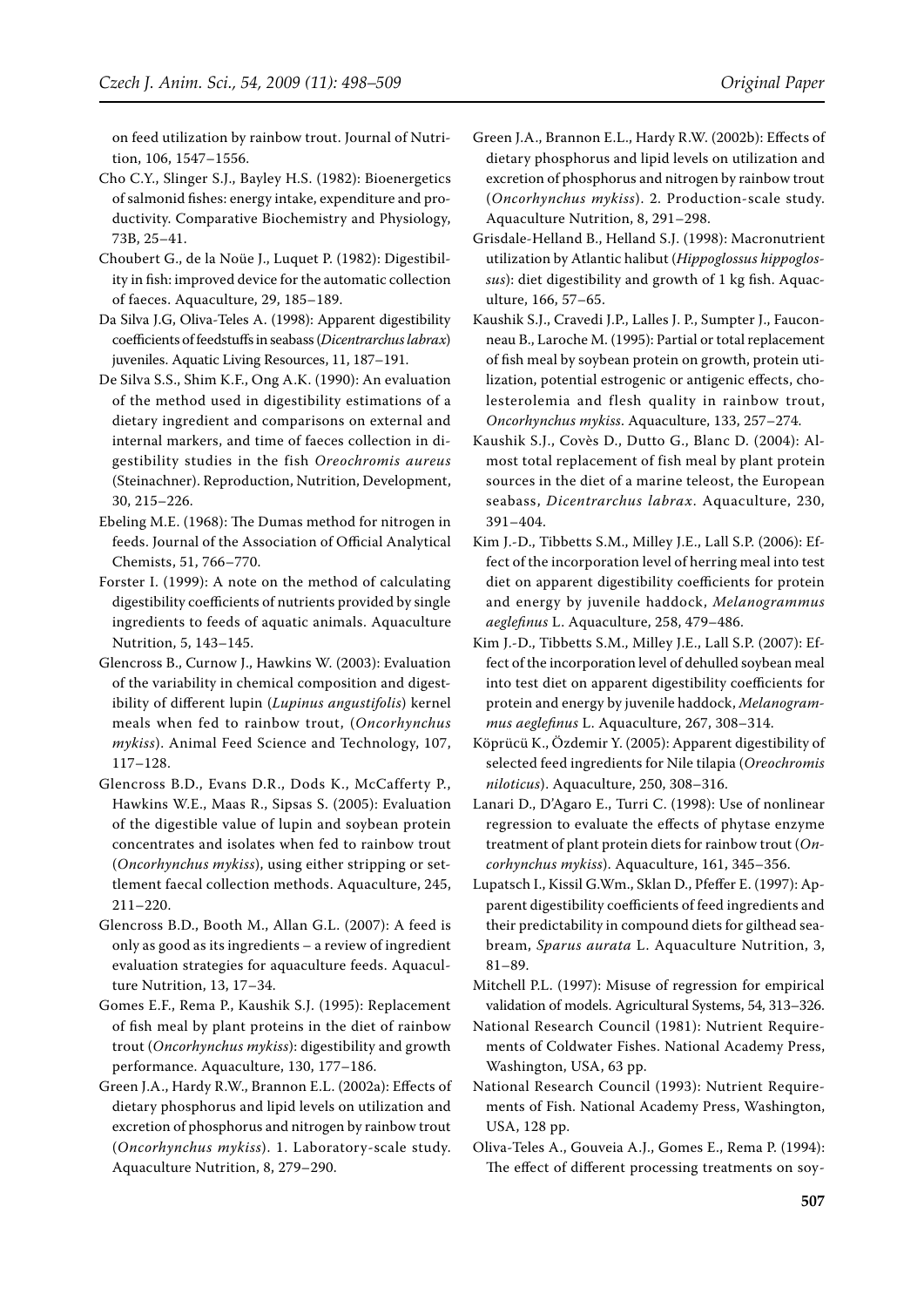bean meal utilization by rainbow trout, *Oncorhynchus mykiss*. Aquaculture, 124, 343–349.

- Pfeffer E., Kinzinger S., Rodehutscord M. (1995): Influence of the proportion of poultry slaughter by-products and of untreated or hydrothermically treated legume seeds in diets for rainbow trout, *Oncorhynchus mykiss* (Walbaum), on apparent digestibilities of their energy and organic compounds. Aquaculture Nutrition, 1, 111–117.
- Pongmaneerat J., Watanabe T. (1992): Utilization of soybean meal as protein source in diets for rainbow trout. Nippon Suisan Gakkaishi, 58, 1983–1990.
- Pongmaneerat J., Watanabe T. (1993): Nutritional evaluation of soybean meal for rainbow trout and carp. Nippon Suisan Gakkaishi, 59, 157–163.
- Pongmaneerat J., Watanabe T., Takeuchi T., Satoh S. (1993): Use of different protein meals as partial or total substitution for fish meal in carp diets. Nippon Suisan Gakkaishi, 59, 1249–1257.
- Refstie S., Helland S.J., Storebakken T. (1997): Adaptation to soybean meal in diets for rainbow trout, *Oncorhynchus mykiss*. Aquaculture, 153, 263–272.
- Refstie S., Storebakken T., Roem A.J. (1998): Feed consumption and conversion in Atlantic salmon (*Salmo salar*) fed diets with fish meal, extracted soybean meal or soybean meal with reduced content of oligosaccharides, trypsin inhibitors, lectins and soya antigens. Aquaculture, 162, 301–312.
- Refstie S., Svihus B., Shearer K.D., Storebakken T. (1999): Nutrient digestibility in Atlantic salmon and broiler chickens related to viscosity and non-starch polysaccharide content in different soyabean products. Animal Feed Science and Technology, 79, 331–345.
- Refstie S., Korsøen Ø.J., Storebakken T., Baeverfjord G., Lein I., Roem A.J. (2000): Differing nutritional responses to dietary soybean meal in rainbow trout (*Oncorhynchus mykiss*) and Atlantic salmon (*Salmo salar*). Aquaculture, 190, 49–63.
- Refstie S., Storebakken T., Baeverfjord G., Roem A.J. (2001): Long-term protein and lipid growth of Atlantic salmon (*Salmo salar*) fed diets with partial replacement of fish meal by soy protein products at medium or high lipid level. Aquaculture, 193, 91–106.
- Romarheim O.H., Skrede A., Gao Y., Krogdahl Ĺ., Denstadli V., Lilleeng E., Storebakken T. (2006): Comparison of white flakes and toasted soybean meal partly replacing fish meal as protein source in extruded feed for rainbow trout (*Oncorhynchus mykiss*). Aquaculture, 256, 354–364.
- Sales J. (2008): The use of linear regression to predict digestible protein and available amino acid contents of feed ingredients and diets for fish. Aquaculture, 278, 128–142.
- Sales J. (2009): Prediction of digestible protein and lipid contents of crustacean feeds. Aquaculture Nutrition. (in press) DO/: 10.1111/j.1365-2095.00685.X
- Sales J., Britz P.J. (2002): Evaluation of the reference diet substitution method for determination of apparent nutrient digestibility coefficients of feed ingredients for South African abalone (*Haliotis midae* L.). Aquaculture, 207, 113–123.
- Smith R.R., Peterson M.C., Allred A.C. (1980): Effect of leaching on apparent digestion coefficients of feedstuffs for salmonids. Progessive Fish-Culturist, 42, 195–199.
- Sørensen M., Ljřkjel K., Storebakken T., Shearer K.D., Skrede A. (2002): Apparent digestibility of protein, amino acids and energy in rainbow trout (*Oncorhynchus mykiss*) fed a fish meal based diet extruded at different temperatures. Aquaculture, 211, 215–225.
- Stone D.A.J., Allan G.L., Parkinson S., Rowland S.J. (2000): Replacement of fish meal in diets for Australian silver perch, *Bidyanus bidyanus* III. Digestibility and growth using meat meal products. Aquaculture, 186, 311–326.
- Storebakken T., Kvien I.S., Shearer K.D., Grisdale-Helland B., Helland S.J., Berge G.M. (1998): The apparent digestibility of diets containing fish meal, soybean meal or bacterial meal fed to Atlantic salmon (*Salmo salar*): evaluation of different faecal collection methods. Aquaculture, 169, 195–210.
- Sugiura S.H., Dong F.M., Rathbone C.K., Hardy R.W. (1998): Apparent protein digestibility and mineral availabilities in various feed ingredients for salmonid feeds. Aquaculture, 159, 177–202.
- Theil H. (1966): Applied Economic Forecasting. North-Holland Publishing Company, Amsterdam, The Netherlands, 474 pp.
- Tibbets S.M., Milley J.E., Lall S.P. (2006): Apparent protein and energy digestibility of common and alternative feed ingredients by Atlantic cod, *Gadus morhua* (Linnaeus, 1758). Aquaculture, 261, 1314–1327.
- Toppe J., Aksnes A., Hope B., Albrektsen S. (2006): Inclusion of fish bone and crab by-products in diets for Atlantic cod, *Gadus morhua*. Aquaculture, 253, 636–645.
- Watanabe T., Pongmaneerat J. (1991): Quality evaluation of some animal protein sources for rainbow trout *Oncorhynchus mykiss*. Nippon Suisan Gakkaishi, 57, 495–501.
- Watanabe T., Pongmaneerat J., Satoh S., Takeuchi T. (1993): Replacement of fish meal by alternative protein sources in rainbow trout diets. Nippon Suisan Gakkaishi, 59, 1573–1579.
- Watanabe T., Takeuchi T., Satoh S., Kiron V. (1996): Digestible crude protein contents in various feedstuffs